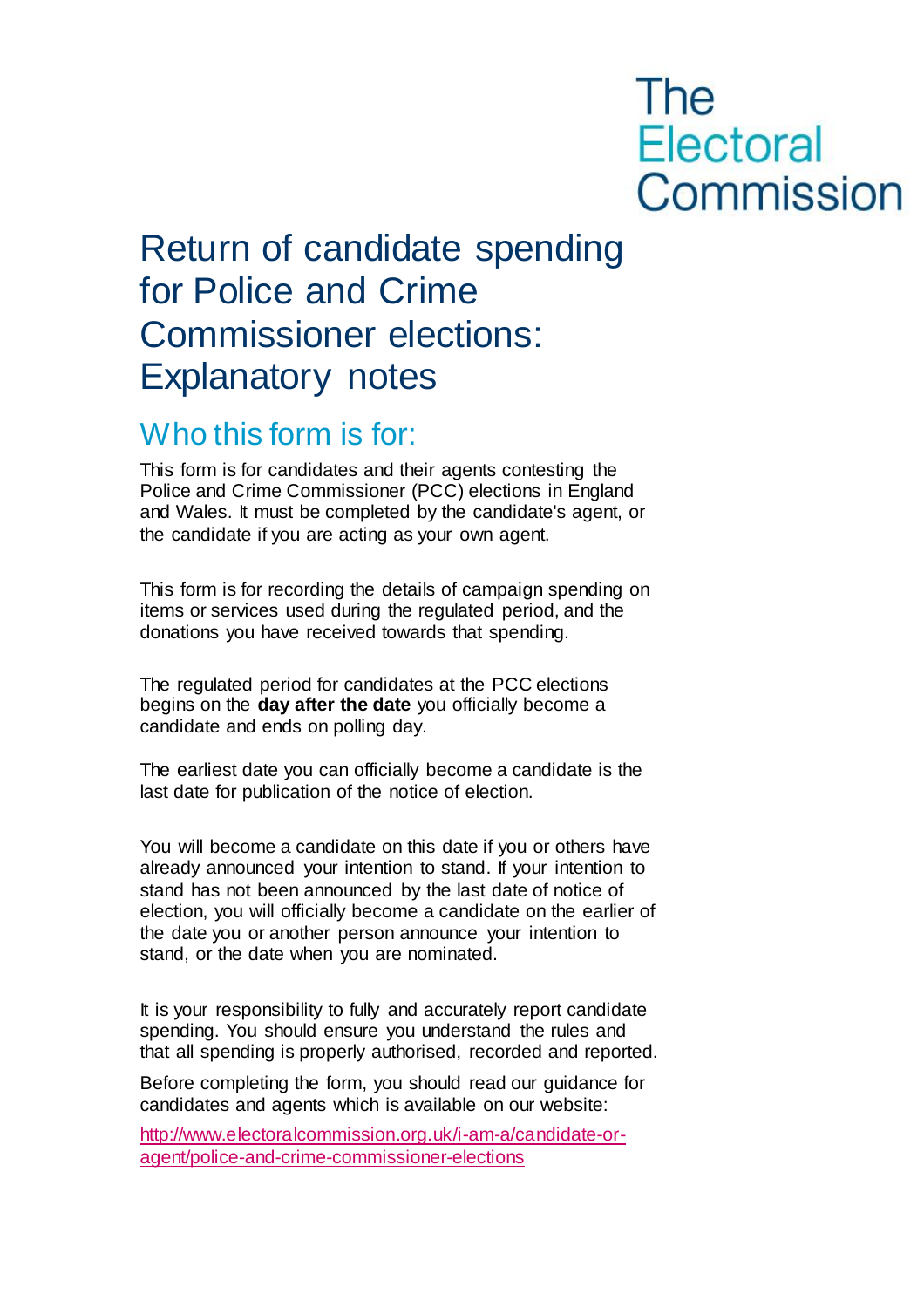## Explanatory notes

### Candidate identification mark (all forms)

As there are a number of forms that must be completed, it is important that the full set of documents in your return can be identified as yours.

In order to do this, please add an identification mark to the spending return form, the candidate's declaration and the agent's declaration.

You can choose anything as your identification mark. Many candidates use their initials with a combination of numbers or letters that reference the election or electoral area.

Whatever you choose, it is important to remember to use the **same** identification mark on all of the forms in your return.

### Main form: Section 1 – Details of candidate and election

Please provide the details requested in this section. You must specify the police area you contested at the election and the name of the candidate.

The spending limit for the regulated period is a maximum amount based on the particular police area in which you are standing for election.

You can find the spending limits for all the police areas in our guidance for candidates and agents contesting the Police and Crime Commissioner Elections: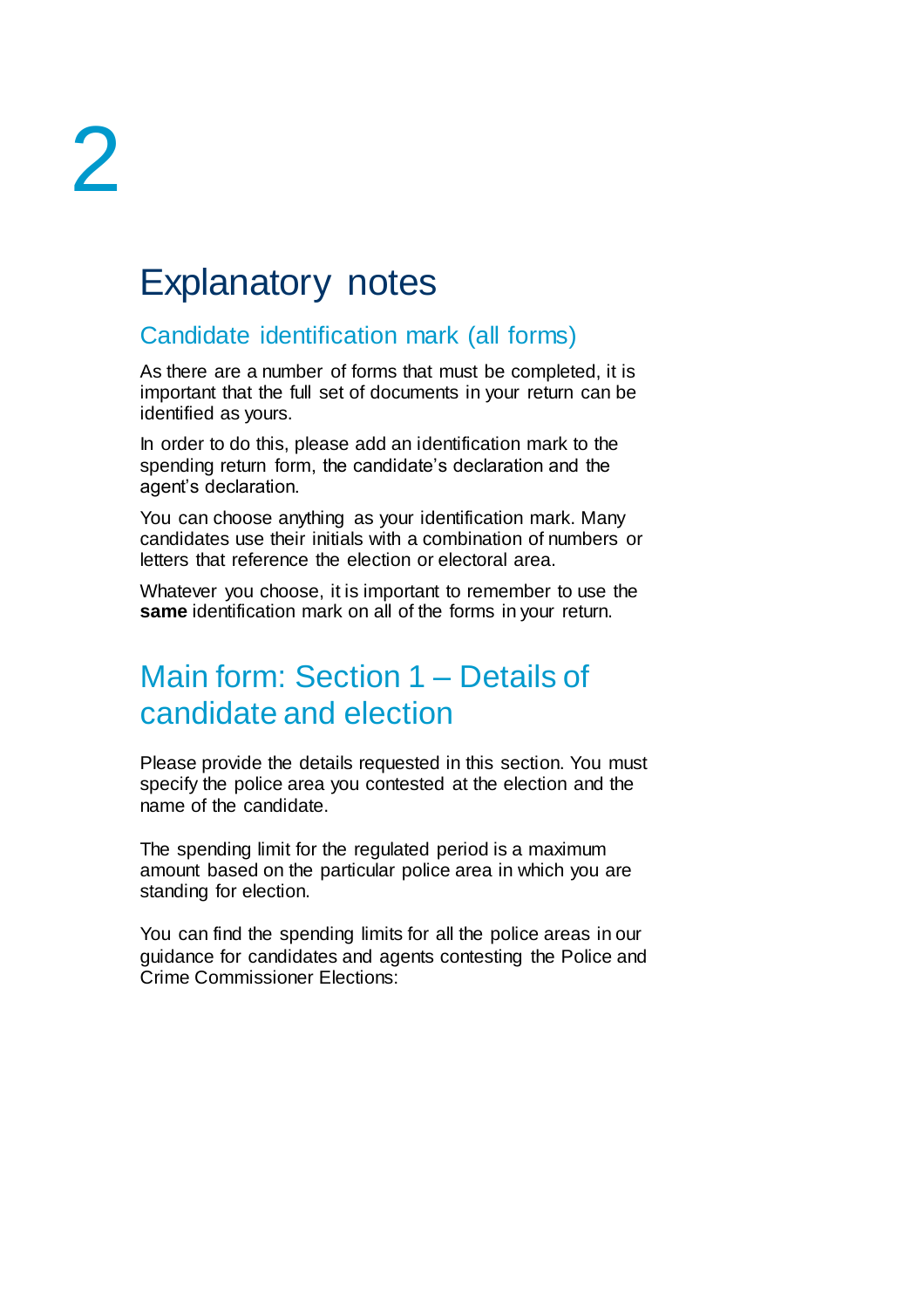### Main form: Section 2 – Details of election agent

If you have appointed an election agent, you must provide the election agent's name in this section. You should also indicate the date on which the agent was appointed. If you are a candidate acting as your own agent, please place a mark in the relevant box.

### Main form: Section 3a and 3b – Summary of spending and the worksheets for spending categories

There are separate worksheets for each category of spending. More detailed information about the spending categories is available in our guidance.

You must provide a statement of each item of campaign spending on the relevant worksheets for each spending category.

If you have no spending to report for a particular category, you do not need to complete the worksheet, but you should enter 0 (zero) for the relevant category of spending in the summary table in Section 3b of the main form.

If you are completing the Microsoft Excel version of this form, you can insert as many rows as you require on each worksheet to record each item of campaign spending.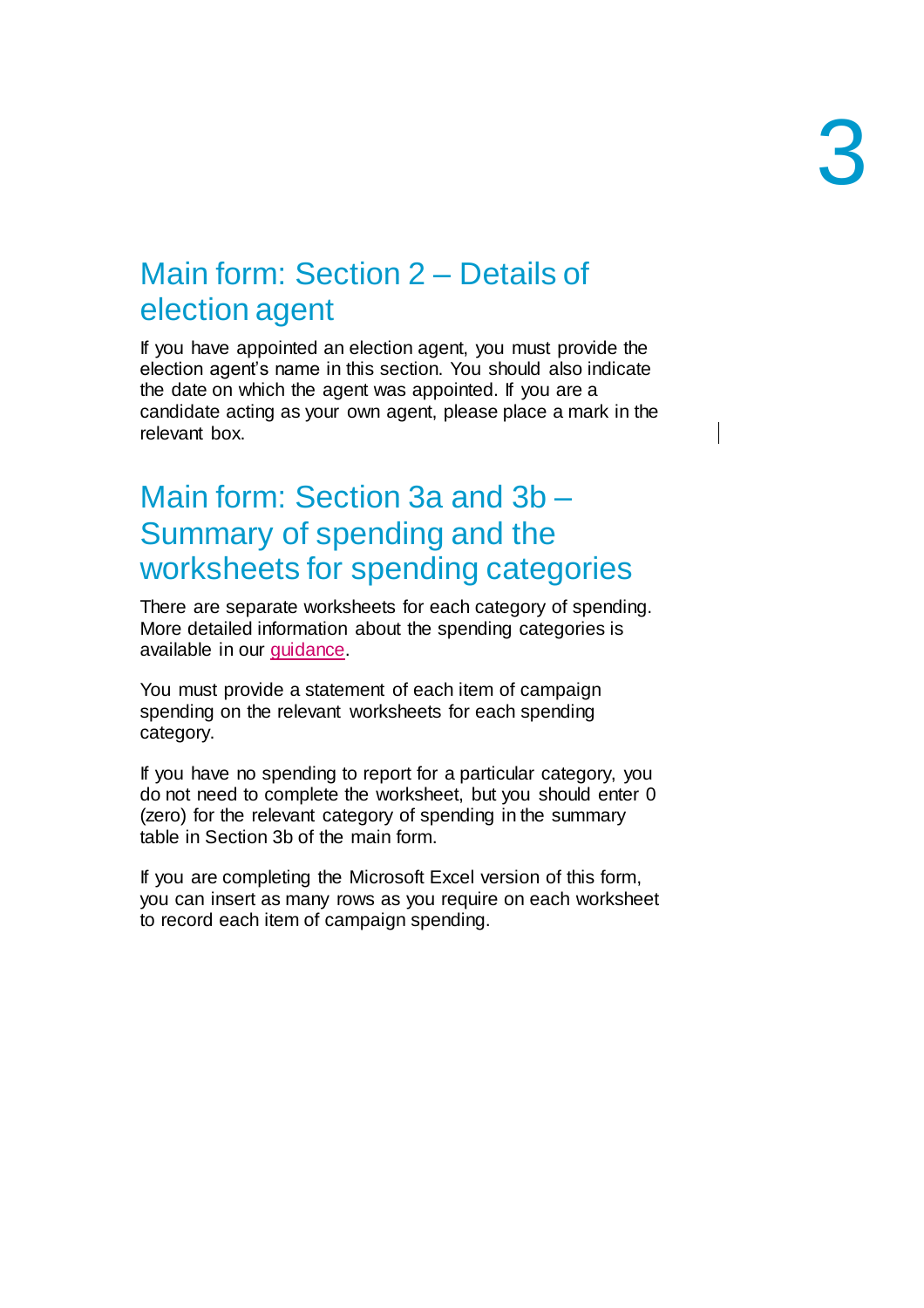#### **How to complete the spending category worksheets**

For every item of spending on every worksheet you complete, you must provide the following information:

- details of the item or service used, which should include the name and address of the supplier where this not on an invoice submitted with the return
- the value of the item of campaign spending, including items of notional spending of over £50
- the date on which the invoice was paid
- invoices or receipts for all items of £20 or more except for notional spending. You should include the relevant item number on each invoice or receipt.

We also recommend that you should:

- Use the column on each worksheet to provide an item number for each payment. The first payment reported should be '1' and the items should be numbered consecutively. Item numbers should be unique because they are used to cross-reference with other sections of the form and supporting invoices/receipts.
- Indicate whether an invoice or receipt has been submitted. You should include the relevant item number on each invoice or receipt.
- State the amount paid, if this is different from the value of the item.
- Indicate whether the item is an unpaid or disputed claim. You will need to provide additional information about items that are unpaid or disputed.

#### **Other Authorised Spending Worksheet**

Under Article 34 of the Police and Crime Commissioner Elections Order 2012, individuals and organisations may incur spending up to a permitted sum to promote your candidacy (or criticise other candidates) in your police area. The permitted sum varies depending on the police area you are standing for election in. We have published a [factsheet](https://www.electoralcommission.org.uk/media/6922) which sets out the permitted sums for each police area.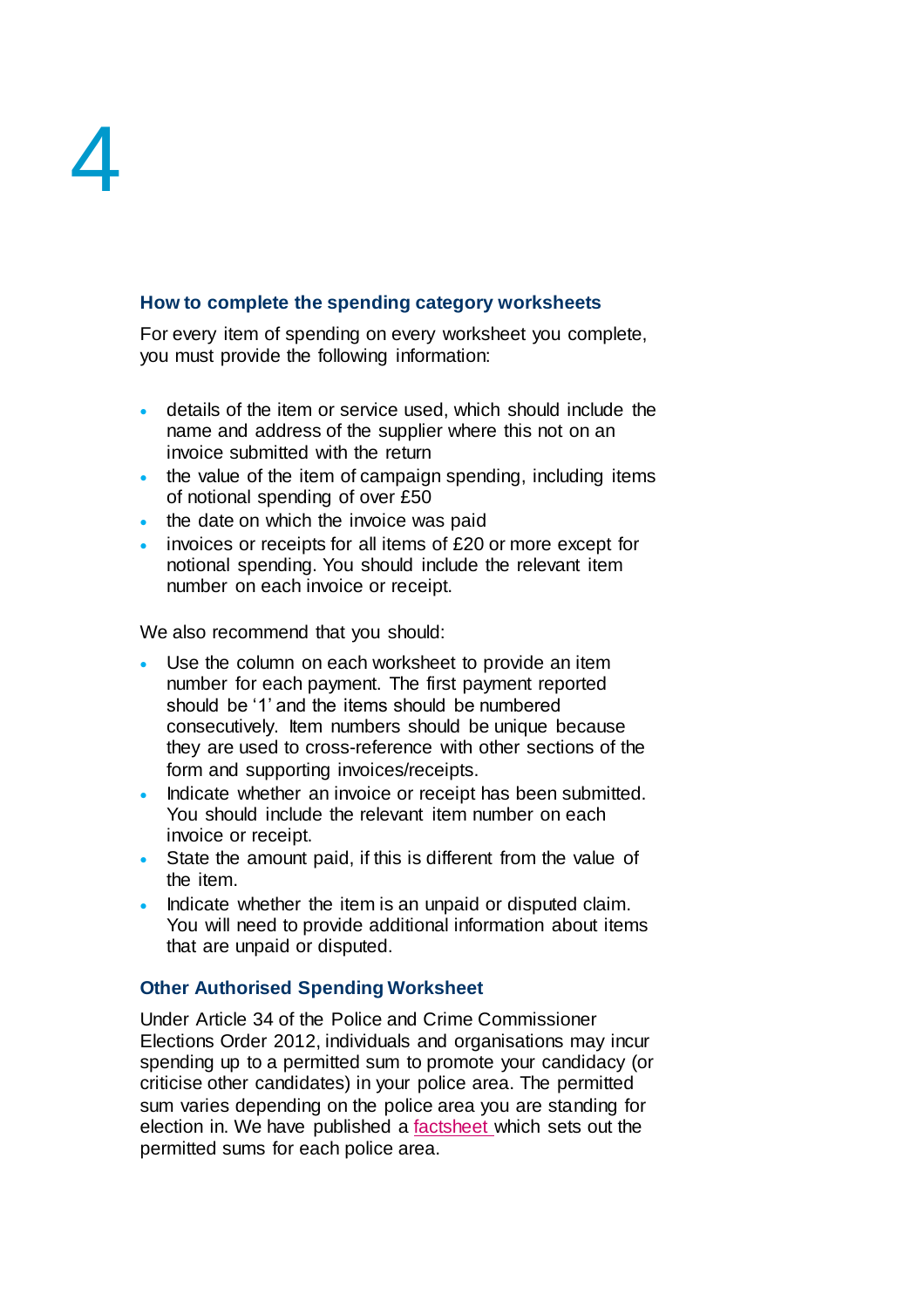The election agent must authorise any spending above this amount in writing and report the details using this worksheet. Any spending above these amounts which is authorised by the election agent will count towards the candidate spending limit.

Each item of campaign spending that you have authorised and reported in this section of the form must also be reported on the relevant spending category worksheet, and included in the summary of spending tables in sections 3a and 3b.

#### **Unpaid claims**

Unpaid claims are invoices that are not received by the agent within 21 days of the result of the election.

Use the unpaid claims worksheet to report the details of claims that remain unpaid on the day you submit your return. Please ensure that you use the same item number to cross-reference the two entries in the different worksheets. You must include the details of the court to which you have applied, or will apply to make a late payment.

#### **Disputed claims**

Disputed claims are invoices that are not paid by the agent within 28 days of the election result.

Use the disputed claims worksheet to report the details of any claims that are disputed. Please ensure you use the same item number to cross-reference the two entries in the different worksheets. You should provide information about the nature of the dispute and any action that you are taking.

#### **Totals**

When you have completed all the relevant worksheets, complete the tables in Section 3a and 3b on the main form.

The totals for election spending in section 3a 'Types of payment' and 3b 'Categories of spending' should be the same as your worksheet totals-. If your totals are not the same, go back and review the information and amounts you have entered in the worksheets.

If you are granted a court order to pay an unpaid or disputed claim, you must report the details to the Returning Officer within 7 days of the claim being paid. You must include a copy of the court order with your return.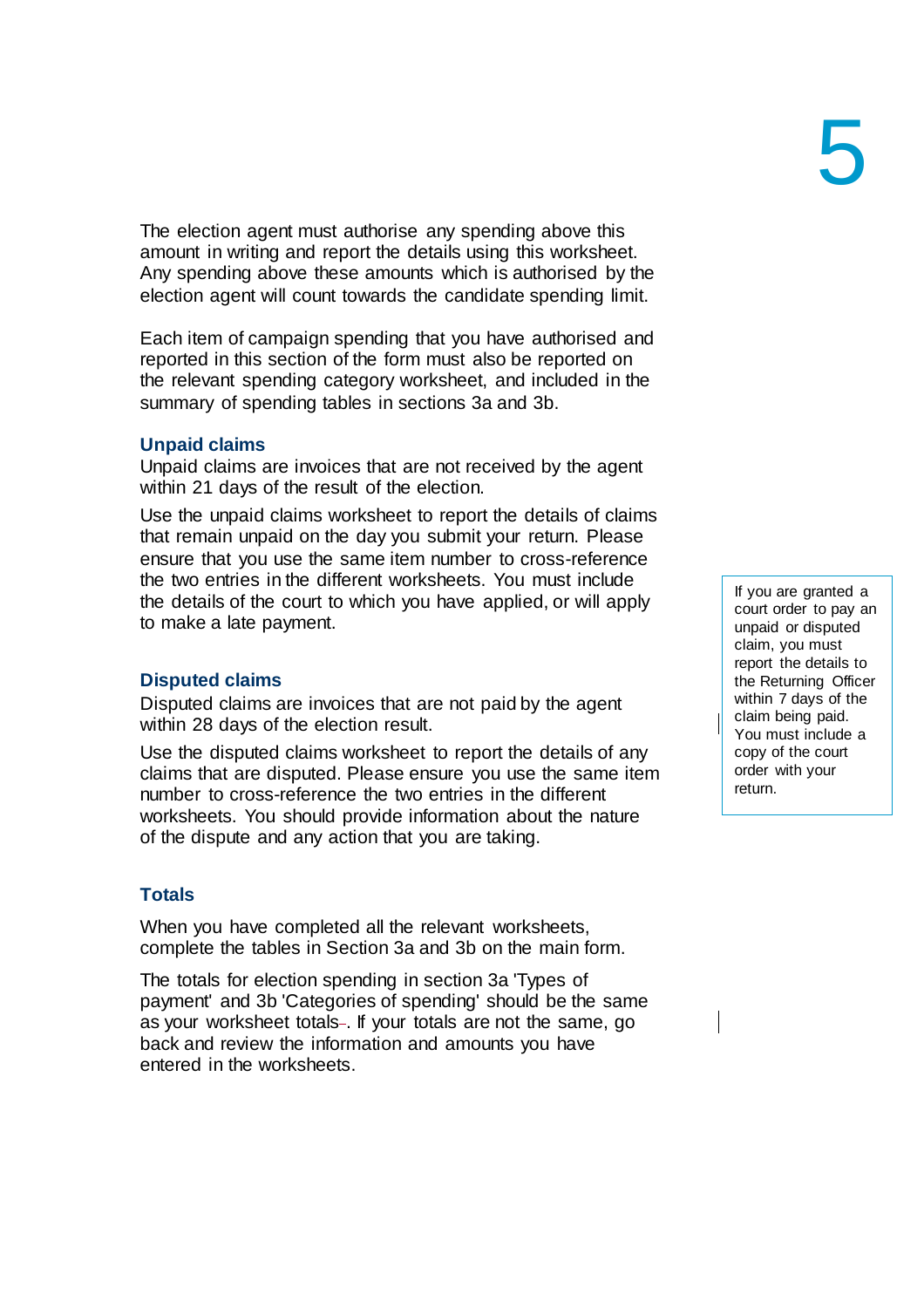### Main form: Section 4 – Personal expenses

Personal expenses are the reasonable travel and living expenses of the candidate for the purpose of campaigning in the election. Personal expenses do not count against the candidate's spending limit and they should not duplicate anything already declared as election spending under section 3.

Use the personal expenses worksheet to provide the requested details about the candidate's personal expenses. When you have completed the worksheet, enter the total amount of personal expenses in Section 4 of the main form.

### Main form: Section 5 – Donations and the worksheets for accepted and rejected donations

#### **Completing the Accepted Donations worksheet:**

Use the 'Accepted Donations' worksheet to report the details of any donations with a value of more than £50 from permissible sources you have accepted towards campaign spending. For each donation accepted by or on behalf of the candidate, you must provide the following details:

- the full name of the donor
- the address of the donor
- . the company registration number for donations from companies
- the date you received the donation
- the date that you accepted the donation
- the nature of the donation (e.g. cash, non-cash or services)
- the amount (for a cash donation) or value (for a non-cash donation

You should also provide the total aggregate amount of cash donations you received up to £50. You do not need to itemise these donations in the donation working sheets.

You can also accept donations from types of trusts, bequests and Gibraltar sources. The rules on these donations are complex, so please get in touch with us if you need more information about how to deal with these donations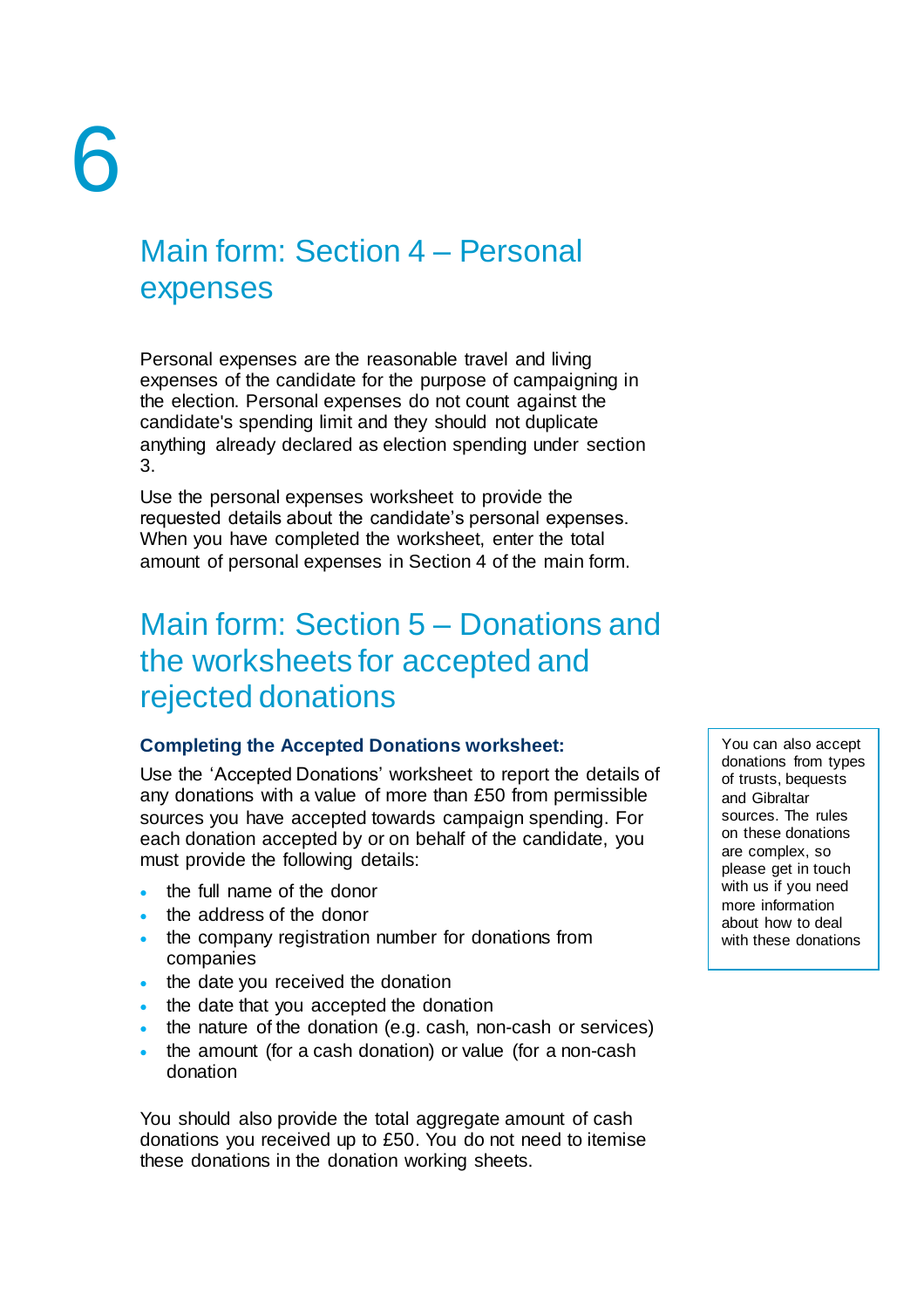#### **Completing the Impermissible Donations worksheet:**

Use the Impermissible Donations worksheet to report the details of any donations towards campaign spending on items and services used during the regulated period that you have not accepted. For each unidentifiable or impermissible donation received by or on behalf of the candidate, you must provide the following details:

- the name of the donor, unless this is not known, in which case please enter 'unknown'
- the donor's address, but if you do not know this then enter 'unknown'
- the date the donation was received
- $\bullet$  if the donation was given anonymously, the manner in which the donation was made
- . the amount or value of the donation
- the nature of the donation (e.g. cash, non-cash or services)
- the date and manner in which you dealt with the donation

### Submitting your return

Print each worksheet that you have completed and the main form. The return must be submitted to the relevant Police Area Returning Officer by the election agent within 70 calendar days after the election result is declared. If the 70 day period ends on a weekend or bank holiday, the deadline is extended until the next working day.

The forms must be accompanied by a [declaration](http://www.electoralcommission.org.uk/__data/assets/pdf_file/0015/149010/Agents-declaration-PDF.pdf) signed by the agent to verify the return.

Within seven working days of submitting the spending return, a [declaration](http://www.electoralcommission.org.uk/__data/assets/pdf_file/0016/149011/Candidates-declaration-PDF.pdf) signed by the candidate must also be submitted to the relevant Police Area Returning Officer.

If the candidate is outside the UK when the declaration is due, the deadline is extended to 14 days after they come back.

If you are acting as your own agent, you must complete the candidate's [declaration](http://www.electoralcommission.org.uk/__data/assets/pdf_file/0007/149038/Candidates-declaration-where-candidate-is-also-own-agent-PDF.pdf) and submit it within 7 working days of submitting your return.